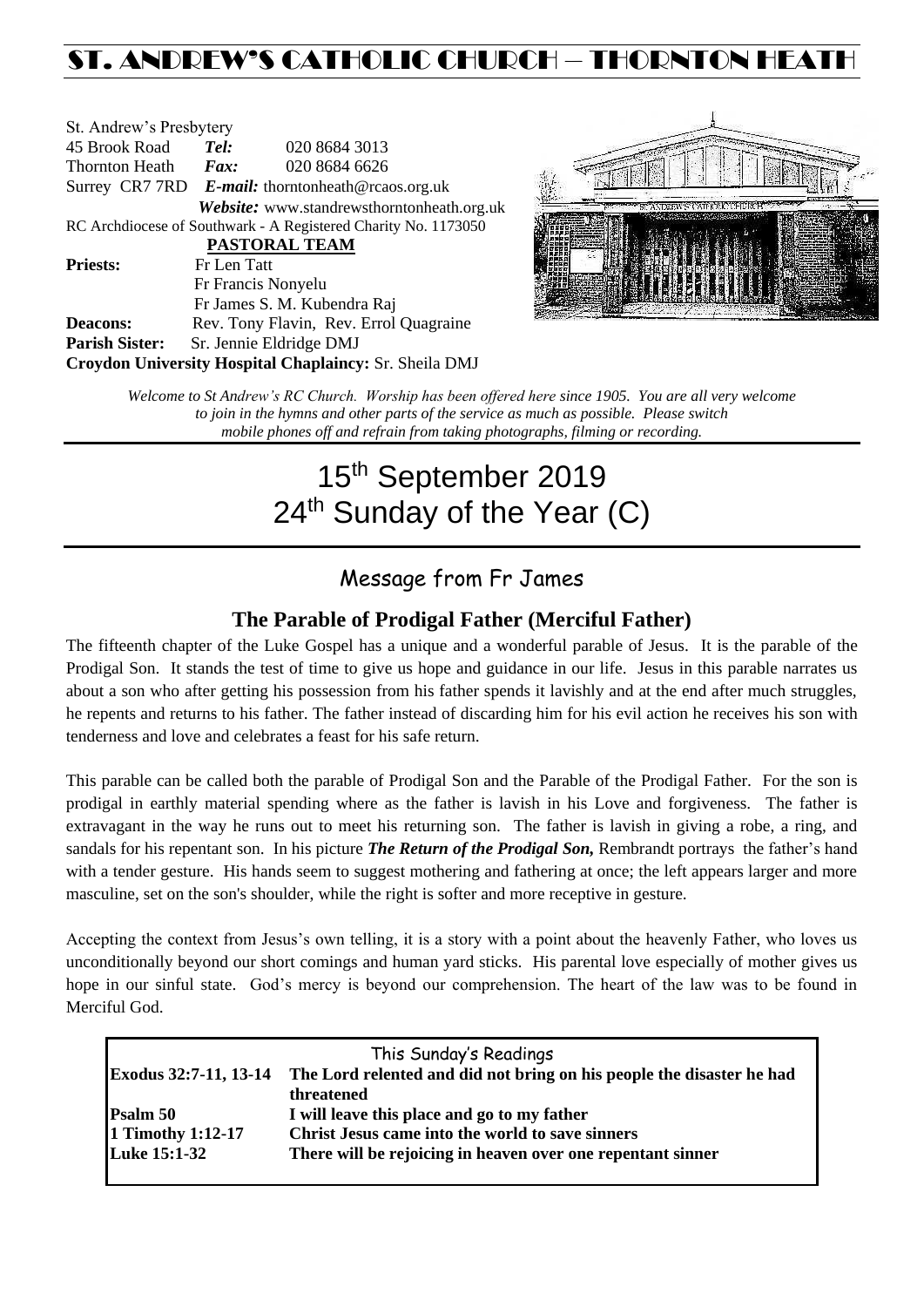# Diary for the Week

| Sunday 15 <sup>th</sup> September    |                               | 6.00pm (Saturday) First Mass of Sunday            | Parishioners                        |  |
|--------------------------------------|-------------------------------|---------------------------------------------------|-------------------------------------|--|
| $24th$ Sunday of the Year            |                               |                                                   |                                     |  |
|                                      | 9.30am                        | <b>Mass</b>                                       | Brigid Lakhani RIP (Anniv)          |  |
|                                      | 11.30am                       | Mass                                              | Geoff Winkworth (W/B)               |  |
|                                      | 5.00pm                        | <b>Rosary</b>                                     |                                     |  |
|                                      | $5.15 - 5.45$ pm              | <b>Exposition and Benediction</b>                 |                                     |  |
|                                      | 6.00 <sub>pm</sub>            | Mass                                              | A.Paterson                          |  |
|                                      | $7.00 - 9.00$ pm              | <b>Charismatic Prayer Group</b>                   |                                     |  |
| Monday 16 <sup>th</sup> September    | 7.30am                        | Mass                                              | John L. Fernandes & Deceased Family |  |
| <b>St Cornelius</b>                  |                               |                                                   | <b>Members RIP</b>                  |  |
| St Cyprian                           | 10.00am                       | Mass                                              | The Suffering Souls RIP             |  |
| 1 Timothy 2:1-8                      | $5.00 - 6.00$ pm              | <b>School references</b>                          |                                     |  |
| Luke 7:1-10                          | $5.45 - 7.15$ pm              | <b>Beavers (hall)</b>                             |                                     |  |
|                                      | $7.00 - 8.00$ pm              | <b>Parish Surgery</b>                             |                                     |  |
|                                      | $7.30 - 9.00$ pm              | Scouts (hall)                                     |                                     |  |
| Tuesday 17 <sup>th</sup> September   | 7.30am                        | Mass                                              | Mike Gisczak RIP                    |  |
| <b>St Robert Bellarmine</b>          | 10.00am                       | Mass                                              | The Maras Family                    |  |
| 1 Timothy 3:1-1, Luke 7:11-17        | $5.00 - 6.00$ pm              | <b>School references</b>                          |                                     |  |
| Wednesday 18 <sup>th</sup> September | 7.30am                        | <b>Mass</b>                                       | Special Intention (Ignacia)         |  |
| Feria                                | 10.00am                       | <b>Mass</b>                                       | Theo D'Souza RIP                    |  |
| 1 Timothy 3:14-16                    |                               |                                                   |                                     |  |
| Luke 7:31-35                         | 2.00 <sub>pm</sub>            | <b>Active Retirement Group</b>                    |                                     |  |
|                                      | 6.00pm                        | <b>Lectio Divina Group (hall)</b>                 |                                     |  |
|                                      | 7.00pm                        | <b>Baptism course (EA room)</b>                   |                                     |  |
|                                      | 7.30pm                        | <b>Legion of Mary (hall)</b>                      |                                     |  |
| Thursday 19th September              | 7.30am                        | Mass                                              | Bernard Freeman (Birthday)          |  |
| St Januarius                         | 10.00am                       | Mass                                              | Fr. Galloway                        |  |
| <b>St Theodore</b>                   | $7.00 - 8.00$ pm              | <b>School references</b>                          |                                     |  |
| 1 Timothy 4:12-16                    | $7.00 - 8.30$ pm              | <b>Cubs (St James the Great)</b>                  |                                     |  |
| Luke 7:36-50                         |                               |                                                   |                                     |  |
| Friday 20 <sup>th</sup> September    | 7.30am                        | Mass                                              | Mr & Mrs McCormack                  |  |
| St Andrew Kim Tae-gon                | 10.00am                       | <b>Mass</b>                                       | The Ritchie Family                  |  |
| & Companions                         | 6.30pm                        | <b>Altar Server Training</b>                      |                                     |  |
| 1 Timothy 6:2-12, Luke 8:1-3         |                               |                                                   |                                     |  |
| Saturday 21 <sup>st</sup> September  | 9.30am                        | Mass                                              | Roger Schoolcraft RIP               |  |
| <b>St Matthew</b>                    | $10.00 - 10.30$ am            | <b>Confessions</b>                                |                                     |  |
| Ephesians 4:1-7. 11-13               | 11.00am                       | <b>Altar Server Training</b>                      |                                     |  |
| Matthew 9:9-13                       | $5.00 - 5.30$ pm              | <b>Confessions</b>                                |                                     |  |
|                                      | 6.00pm                        | <b>First Mass of Sunday:</b>                      | Laura Anne Murtagh RIP (Anniv)      |  |
|                                      |                               | <b>St Andrew's Golden Jubilee</b>                 |                                     |  |
|                                      |                               | <b>Anniversary Mass</b>                           |                                     |  |
| Sunday 22 <sup>nd</sup> September    | 9.30am                        | Mass                                              | Dennis Little                       |  |
| 25 <sup>th</sup> Sunday of the Year  | 11.30am                       | Mass                                              | Parishioners                        |  |
|                                      | 5.00pm                        | <b>Rosary</b>                                     |                                     |  |
|                                      | $5.15 - 5.45$ pm              | <b>Exposition and Benediction</b>                 |                                     |  |
|                                      | 6.00 <sub>pm</sub>            | Mass                                              | Mrs Caroline RIP                    |  |
|                                      | $7.00 - 9.00$ pm              | <b>Charismatic Prayer Group</b>                   |                                     |  |
|                                      |                               | Money Matters                                     |                                     |  |
|                                      | <b>Collection Last Sunday</b> |                                                   | £1,264.23                           |  |
|                                      | Payment by Standing Order     |                                                   | £ 700.00                            |  |
|                                      | Total offertory               |                                                   | £1,964.23                           |  |
|                                      |                               | Collection for Catholic Education Service         | £ 645.08                            |  |
|                                      |                               | Second collection for The Support of Home Mission |                                     |  |
| Thank you for your generosity        |                               |                                                   |                                     |  |
|                                      |                               |                                                   |                                     |  |
| Altar Servers                        |                               |                                                   | Church Cleaners                     |  |
| This week<br>Team 1                  |                               |                                                   | This week Judie's Crew              |  |
| Next week<br>Team 2                  |                               |                                                   | Next week Fifi's Group              |  |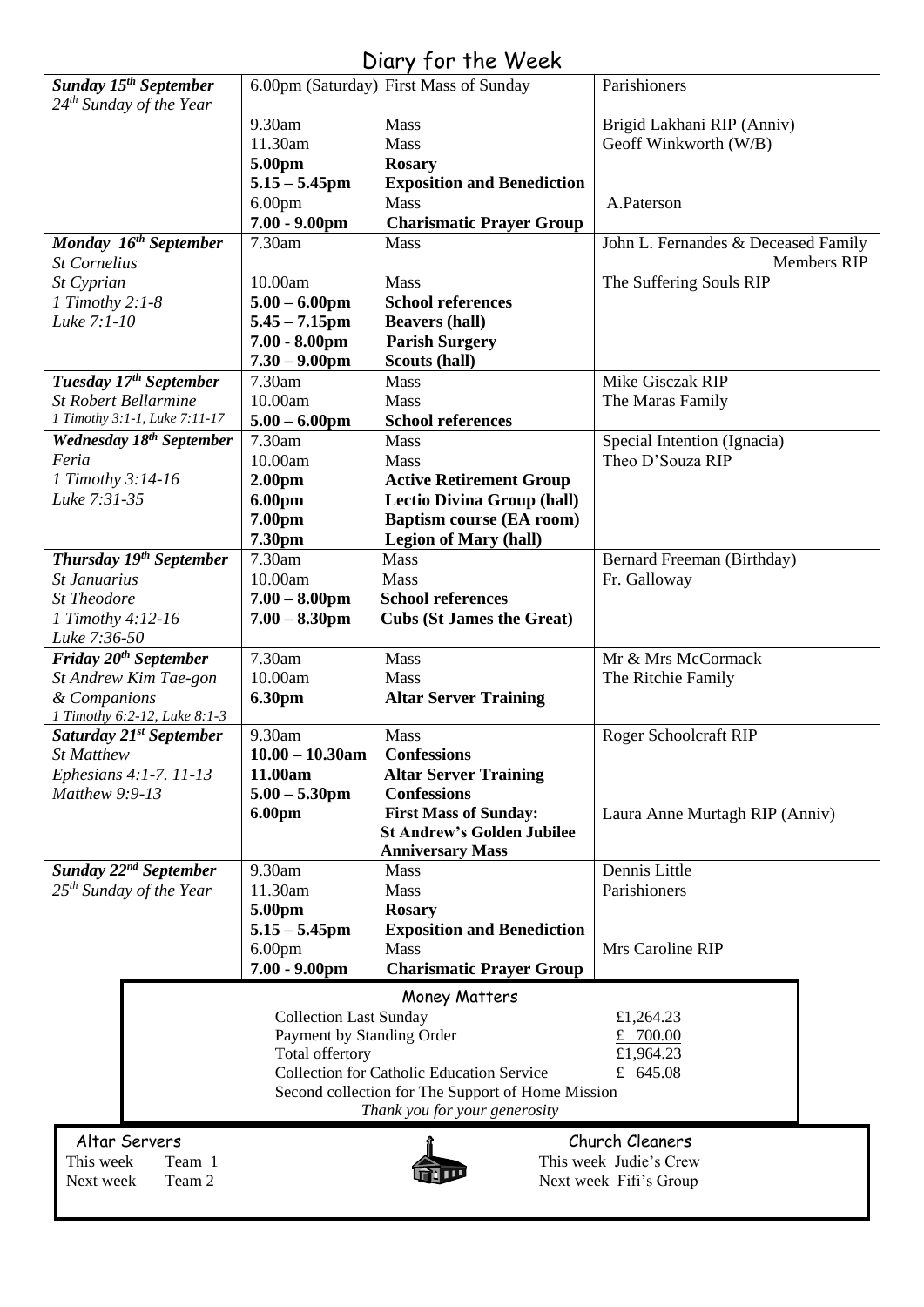## St. Andrew's Parish Notices

#### **CHILDREN'S LITURGY REGISTRATION DURING SEPTEMBER**

The children's Liturgy will be resuming soon. Parents are being asked to register your children with one of our catechists – please see them at the table outside of the front of the Church after the 9.30am Mass on Sundays during the month of September. The group will be registering children aged between 3-8 years. Also we are looking for more helpers. If you think you can help us in anyway (a DBS will be required), please urgently speak to one of our catechists or contact Iz Ichide 07798 941387 or Bernadette on 07729 322571.

#### **SECOND COLLECTION THIS WEEK**

The collection will be for The Support of Home Mission. This collection provides the bishops of England and Wales with resources to support Home Mission, the spread of the gospel in our own country. The money collected enables a breadth of work to be done in support of parish evangelisation.

#### **SCHOOL REFERENCE FORMS**

We have started the process of completing the school reference forms. All children transferring from primary to secondary school and starting main school or nursery at a Catholic School are required to have a Priest reference. Parents please note that Fr Len does not deal with schools directly for references so parents will have to complete a form for his final signature. Please take a form from the porch area and we ask that you complete Section A, then you should meet with Fr Len who will complete Section B and C.

A list of dates in September is displayed in the porch so that you can meet with Fr Len. Just come along to the Priest House (45 Brook Road) during the times and dates given and please note it is not possible to make an individual appointment. Please make sure that you attend at one of the dates given, as last year we had to give a lot of extra dates but this will not be possible this year. *Due to some urgent requests we have added a further two dates Monday 16th September 5 – 6.00pm and Thursday 19th September 7 – 8.00pm.* Also if you have been in the parish for less than three years, your previous Parish Priest must also provide a reference. If you regularly attend another parish, you must seek the input of their Parish Priest too.

#### **50/50 ANNIVERSARY CELEBRATION**

Our new Archbishop John Wilson will be here to celebrate our Golden Jubilee Anniversary Mass on 21<sup>st</sup> September at 6.00pm and many plans are underway to help make this Mass a special one for everyone. Please do come along to our Mass and help us to celebrate this special occasion.

We would still like to have your memories. You are invited to submit photos, write down a memory, where you were when the Church celebrated its first Mass, or a story that you would like to share of the past 50 years of Andrew's. Please see the box in the porch for your memories.

After the Mass everyone is invited into the hall to meet the Clergy and join in the celebrations.

#### **50 HOURS OF ADORATION**

Our jubilee presents a timely opportunity to give particular thanks to Jesus Christ in a distinctive manner – fifty hours of perpetual Adoration – one hour for each year since the building's consecration. Our planned adoration is to start on Thursday  $19<sup>th</sup>$  September at 3.00pm and complete at 5.00pm on Saturday  $21<sup>st</sup>$ September. At the back of the church on the notice board you will find tear-off strips on which the email address being used to promote the 50 Hours of Adoration.

#### **THE RITE OF CHRISTIAN INITIATION OF CHILDREN (R.C.I.C.)**

Children of 7years+ who have not been baptised and children in year 5 and upwards who have not made their First Holy Communion are invited to a registration and information meeting on Tuesday 24<sup>th</sup> September at 6.30pm in the hall. Children and their parents will need to attend.